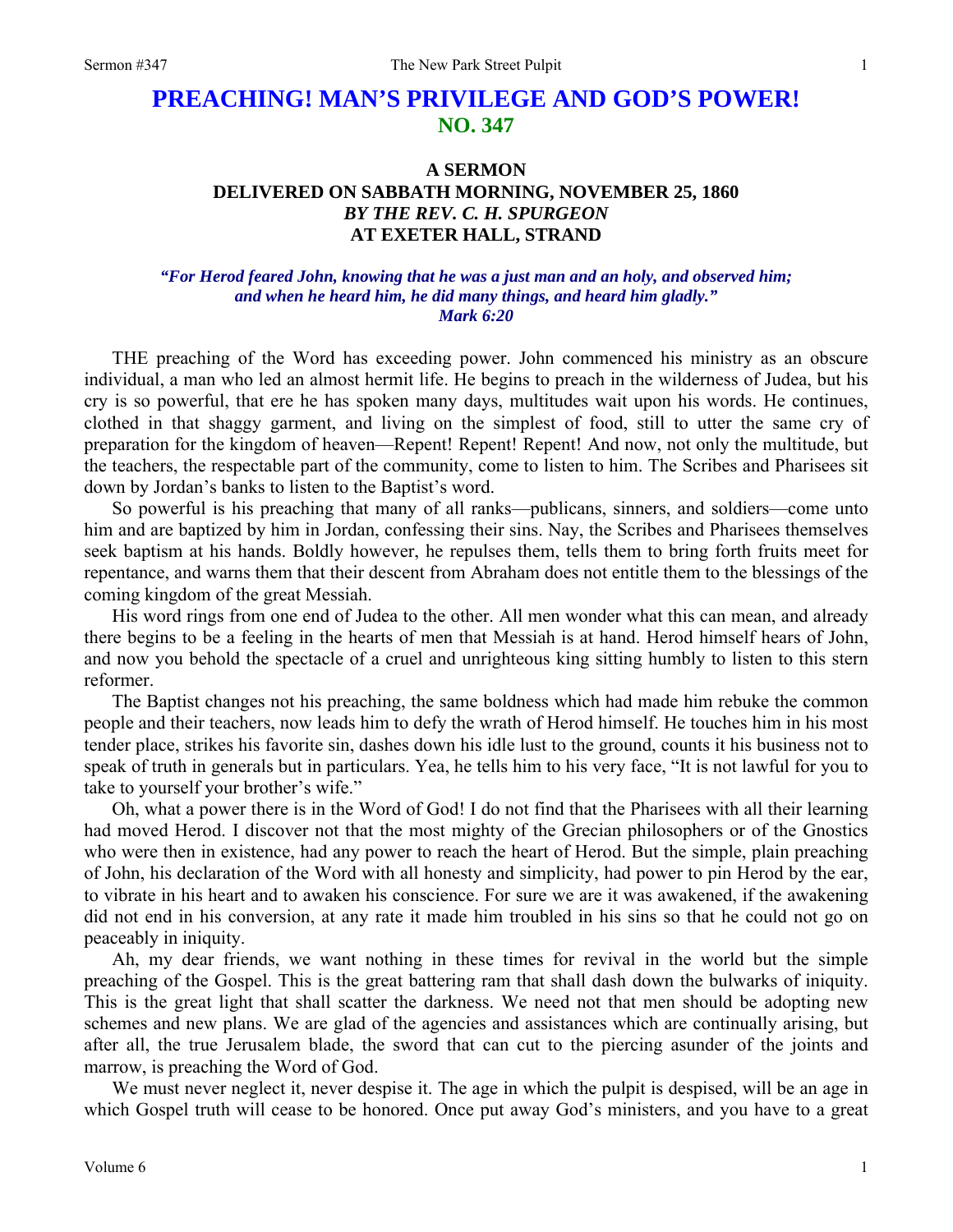extent taken the candle out of the candlestick, quenched the lamps that God has appointed in the sanctuary.

Our missionary societies need continually to be reminded of this, they get so busy with translations, so diligently employed with the different operations of civilization, with the founding of stores, with the encouragement of commerce among a people, that they seem to neglect—at least in some degree—that which is the great and master weapon of the minister, the foolishness of preaching by which it pleases God to save them that believe.

Preaching the Gospel will effectually civilize, while introducing the arts of civilization will sometimes fail. Preaching the Gospel will lift up the barbarian, while attempts to do it by philosophy will be found ineffectual. We must go among them, and tell them of Christ, we must point them to heaven, we must lead them to the cross, then shall they be elevated in their character, and raised in their condition. But by no other means. God forbid that we should begin to depreciate preaching. Let us still honor it, let us look to it as God's ordained instrumentality, and we shall yet see in the world a repetition of great wonders wrought by the preaching in the name of Jesus Christ.

Today, I shall want your attention to a subject which concerns us all, but more especially those, who being hearers of the Word, are hearers only, and not doers of the same. I shall first attempt to show *the blessedness of hearing the Word of God,* secondly, *the responsibilities of the hearer,* and then thirdly, *those accompaniments which are necessary to go with the hearing of the Word of God, to make it effectual to save the soul.*

**I.** First of all, my dear friends, let us speak a little about THE BLESSEDNESS OF HEARING THE WORD.

The prophet constantly asserts, "Blessed are the ears which hear the things that we hear; and blessed are the eyes which see the things which we see." Prophets and kings desired it long, but died without the sight. Often do the seers of old use language similar to this, "Blessed is the people that know the joyful sound; they shall walk, O LORD, in the light of thy countenance."

Godly men accept it as an omen of happy times when their eyes should see their teachers. The angels sang the blessedness of it when they descended from on high, singing, "Glory to God in the highest, and on earth peace, good will toward men. Behold, we bring you good tidings of great joy, which shall be unto you and to all people." The angels' song is in harmony with the seers' testimony. Both conjoin to prove what I assert, that we are blessed in having the privilege of listening to God's Word.

Let us enlarge upon this point. If we reflect upon what the preaching of the Word is, we shall soon see that we are highly privileged in enjoying it. The preaching of the Word is the scattering of the seed. The hearers are the ground on which the good seed falls. Those who hear not the Word are as the arid desert, which has never seen a handful of the good corn, or as the unplowed waves of the sea, which have never been gladdened with the prospect of a harvest. But when the sower goes forth to sow seed, he scatters it broadcast upon you that hear, and there is to you the hope that in you the good seed shall take root and bring forth fruit a hundred fold.

True, some of you may be but wayside hearers, and evil birds may soon devour the seed. At least it does fall upon you, nor is it the fault of the seed, but of the ground, if that seed does not grow. True, you may be as stony-ground hearers, who for awhile receive the Word and rejoice therein, but having no root in yourselves, the seed may wither away. That again, I say, does not diminish your privilege, though it increases your guilt, inasmuch as it is no fault of the seed nor of the sun, but the fault of the stony ground, if the fruit is not nourished unto perfection.

And you, inasmuch as you are the field, the broad acres upon which the Gospel husbandman scatters the precious grain, you enjoy the privilege which is denied to heathens and idolaters.

Again, the kingdom of heaven is likened unto a net which is cast into the sea, and which gathers of divers kinds. Now you represent the fish of the sea, and it is happy indeed for you that you are where the net is thrown, for there is at least the hope that you may be entangled in its meshes, and may be drawn out of the sea of sin, and gathered into the vessels of salvation.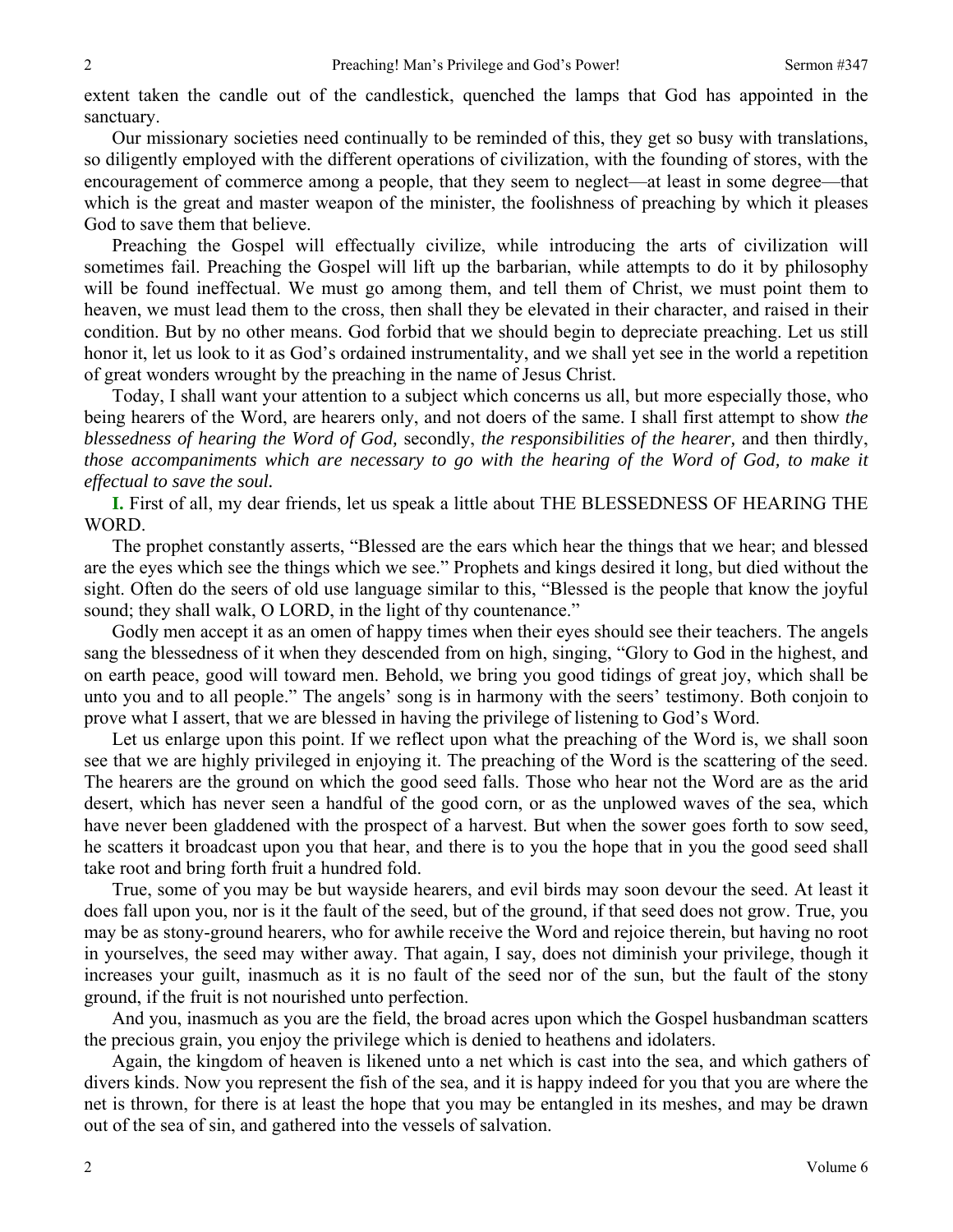If you were far, far away, where the net is never cast, there would be no hope of your being caught therein. But here you are gathered around the fisherman's humble boat, and as he casts his net into the sea, he hopes that some of you may be caught therein—and assuredly gracious is your privilege! But if you be not caught, it shall not be the fault of the net, but the fault of your own willfulness, which shall make you fly from it, lest you be graciously taken therein.

Moreover, the preaching of the Gospel is very much in this day like the mission of Christ upon earth. When Christ was on earth He went about walking through the midst of the sick folk, and they laid them in their beds by the wayside, so that as Jesus passed by, they might touch the hem of His garment and be made whole.

You, today, when you hear the Word, are like the sick in their beds where Jesus passes by. You are like blind Bartimaeus sitting by the wayside begging, in the very road along which the Son of David journeys. Lo, a multitude have come to listen to Him. He is present wherever His truth is preached, "Lo, I am with you alway, even to the ends of the world." You are not like sick men in their chambers, or sick men far away in Tyre and Sidon, but you are like the men who lay at Bethesda's pool under the five porches, waiting for the moving of the water. Angel of God, move the waters this day! or rather, O Jesus, give You grace to the impotent man, that he may now step in.

Yet further, we may illustrate the privilege of those who hear the Word by the fact that the Word of God is the bread of heaven. I can only compare this great number of people gathered here today to the sight which was seen upon the mountain in the days of Jesus. They were hungry, and the disciples would have sent them away. But Jesus bade them sit down in ranks upon the grass, as you are sitting down in rows here, and there were but a few barley loaves and five small fishes (fit type and representation of the minister's own poverty of words and thoughts)!

But Jesus blessed the bread, and blessed the fishes, and broke them, and they were multiplied, and they did all eat and were filled. So you are as these men. God give you grace to eat. There is not given to you a stone instead of bread, nor a scorpion instead of an egg, but Christ Jesus shall be fully and freely preached to you. May you have appetites to long for the Word, faith to partake of the Word, and may it be to you the bread of life sent down from heaven.

Yet often in Scripture we find the Word of God compared to a light. "The people that sat in darkness saw a great light." "Unto them that dwell in darkness, and in the valley of the shadow of death, hath a great light arisen." Those that hear not the Word are men that grope their way not only in a fog, but in a thick Egyptian darkness that may be felt. Before your eyes today is held up the flaming torch of God's Word, to show you your path through the thick darkness. Nay, today there is not only a torch, but in the preaching of the Word the Sun of Righteousness Himself arises with healing beneath His wings.

You are not they that grope for the wall like blind men, you are not as they who are obliged to say, "We see not the path to heaven. We know not the way to God. We fear we shall never be reconciled to Christ." Behold, the light of heaven shines upon your eyeballs, and if you perish, you must perish willfully, if you sink into hell, it will be with the path to heaven shining before you, if damned, it will be not because you do not know the way of salvation, but because you willfully and wickedly put it from you, and choose for yourselves the path of death. It must even be then a privilege to listen to the Word, if the Word be as a light, and as bread, and as healing, as a Gospel net, and as divine seed.

Once more let me remind you, there is yet a greater privilege connected with the Word of God than this—for all this were nothing without the last. As I look upon a multitude of unconverted men and women, I am reminded of Ezekiel's vision. He saw lying in the valley of Hinnom multitudes of bones, the flesh of which had been consumed by fire, and the bones themselves were dried as in a furnace, scattered hither and thither. There with other bones in other charnel houses, lying scattered at the mouths of other graves, but Ezekiel was not sent to them, to the valley of Hinnom was he sent, and there alone.

And he stood by faith, and began to practice the foolishness of preaching, "Ye dry bones hear the word of the LORD. Thus saith the Lord GOD, ye dry bones live." And as he spoke there was a rustling, each bone sought its fellow, and as he spoke again, these bones united and stood erect, as he continued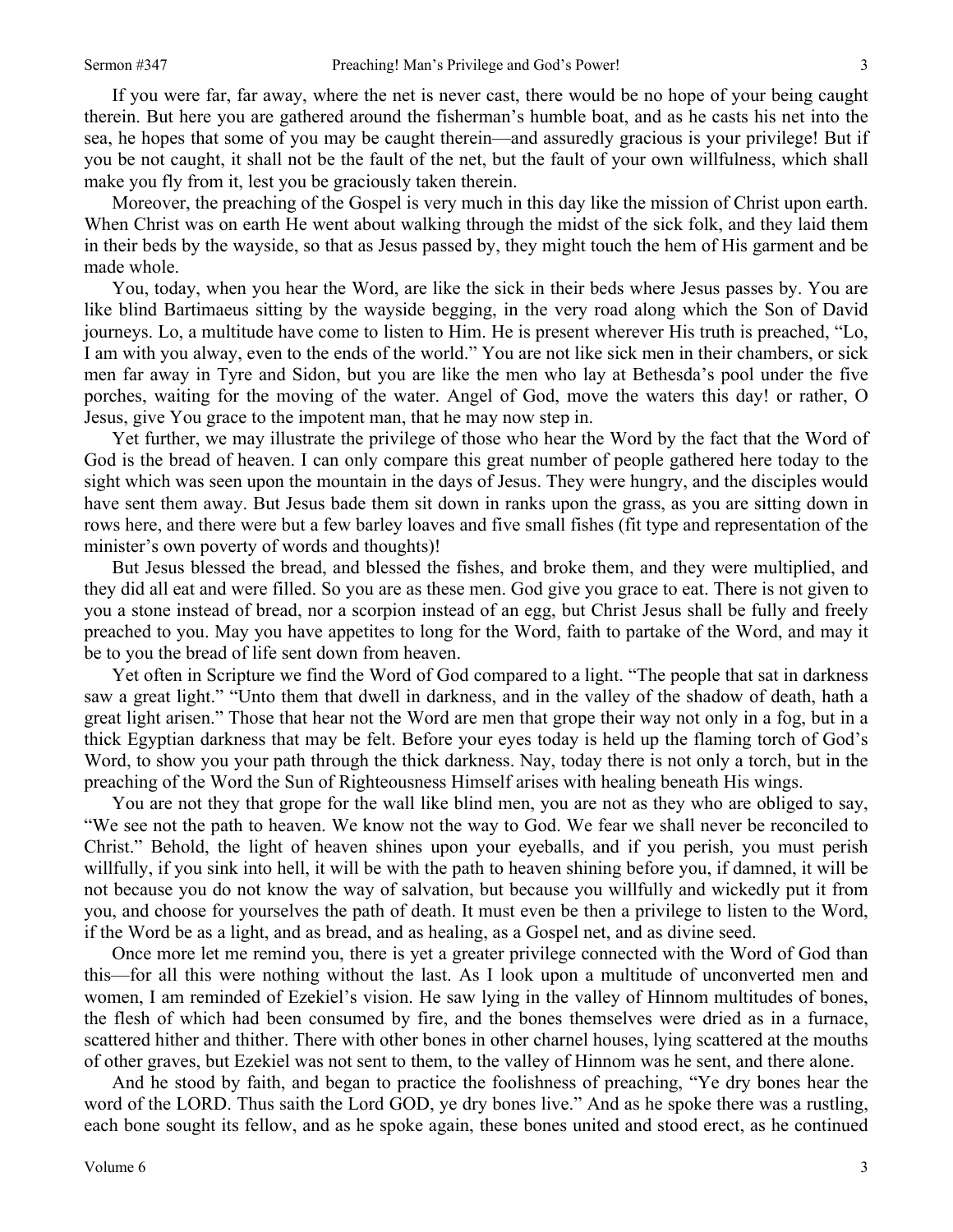his discourse the flesh clothed the skeleton, when he concluded by crying, "Come from the winds, and breathe upon these slain, that they may live," they stood upon their feet an exceedingly great army.

The preached Word is like Ezekiel's prophecy, life goes forth with the word of the faithful minister, when we say, "Repent!" We know that sinners cannot repent of themselves, but God's grace sweetly constrains them to repent. When we bid them believe, it is not because of any natural capacity for faith that lies within them, but because the command, "Believe and live," when given by the faithful minister of God, has in it a quickening power, as much as when Peter and John said to the man with the withered hand, "In the name of Jesus of Nazareth, stretch out thy hand," and it was done.

So do we say to the dead in sin—"Sinner, live, repent and be converted, repent and be baptized every one of you in the name of the Lord Jesus." Owned of God the Spirit, it becomes a quickening cry, and you are made to live.

Blessed are the dry bones that lay in a valley where Ezekiel prophesies, and blessed are you that are found where Jesus Christ's name is preached, where His power is invoked by a heart which believes in its energy, where His truth is preached to you by one, who despite of many mistakes knows this one thing—that Christ is both the power of God and the wisdom of God unto every one that believeth. This consideration alone then—the peculiar power of the Word of God, might compel us to say, "That indeed there is a blessedness in hearing it."

But my dear friends, let us look at it in another light. Let us appeal to those who have heard the Word and have received good in their own souls by it. Men and brethren, I speak to hundreds of you, who know in your own soul what the Word of God is. Let me ask you—you who have been converted from a thousand crimes—you who have been picked from the dunghill and made to sit among the princely children of God—let me ask you what you think of the preaching of the Word.

Why, there are hundreds of you men and women, who if this were the proper time and occasion, would rise from your seat and say, "I bless God that ever I listened to the preached Word. I was a stranger to all truth, but I was enticed to come and listen, and God met with me."

Some of you can look back to the first Sunday on which you ever entered a place of worship for twenty years, and that place was this very hall. Here you came an unaccustomed worshipper to tread God's hallowed floor. You stood and knew not what you were at. You wondered what the service of God's house could be. But you have reason to remember that Sabbath day, and you will have reason to remember it to all eternity.

Oh that day! it broke your bonds and set you free, that day aroused your conscience and made you feel your need of Christ. That day was a blessed turning point in your history, in which you were led to escape from hell, turn your back on sin, and fly for refuge to Christ Jesus.

Since that day, let me ask you, what has the Word of God been to you? Has it not been constantly a quickening word? You have grown dull and careless during the week, has not the Sabbath sermon stirred you up afresh? You have sometimes all but lost your hope, and has not the hearing of the Word revived you?

Why, I know that some of you have come up to the house of God as hungry men would come to a place where bread was distributed, you come to the house of God with a light and happy step, as thirsty men would come to a flowing well, and you rejoice when the day comes round. You only wish there were seven Sabbath days a week, that you might always be listening to God's Word. You can say with Dr. Watts,

### *"Father, my soul would still abide within Thy temple, near Thy side; And if my feet must hence depart, still keep Thy dwelling in my heart."*

Personally I have to bless God for many good books. I thank God for Dr. Doddridge's *Rise and Progress of Religion*, I thank God for Baxter's *Call to the Unconverted*, for Alleyne's *Alarm to Sinners*, I bless God for James's *Anxious Enquirer*, but my gratitude most of all is due to God, not for books, but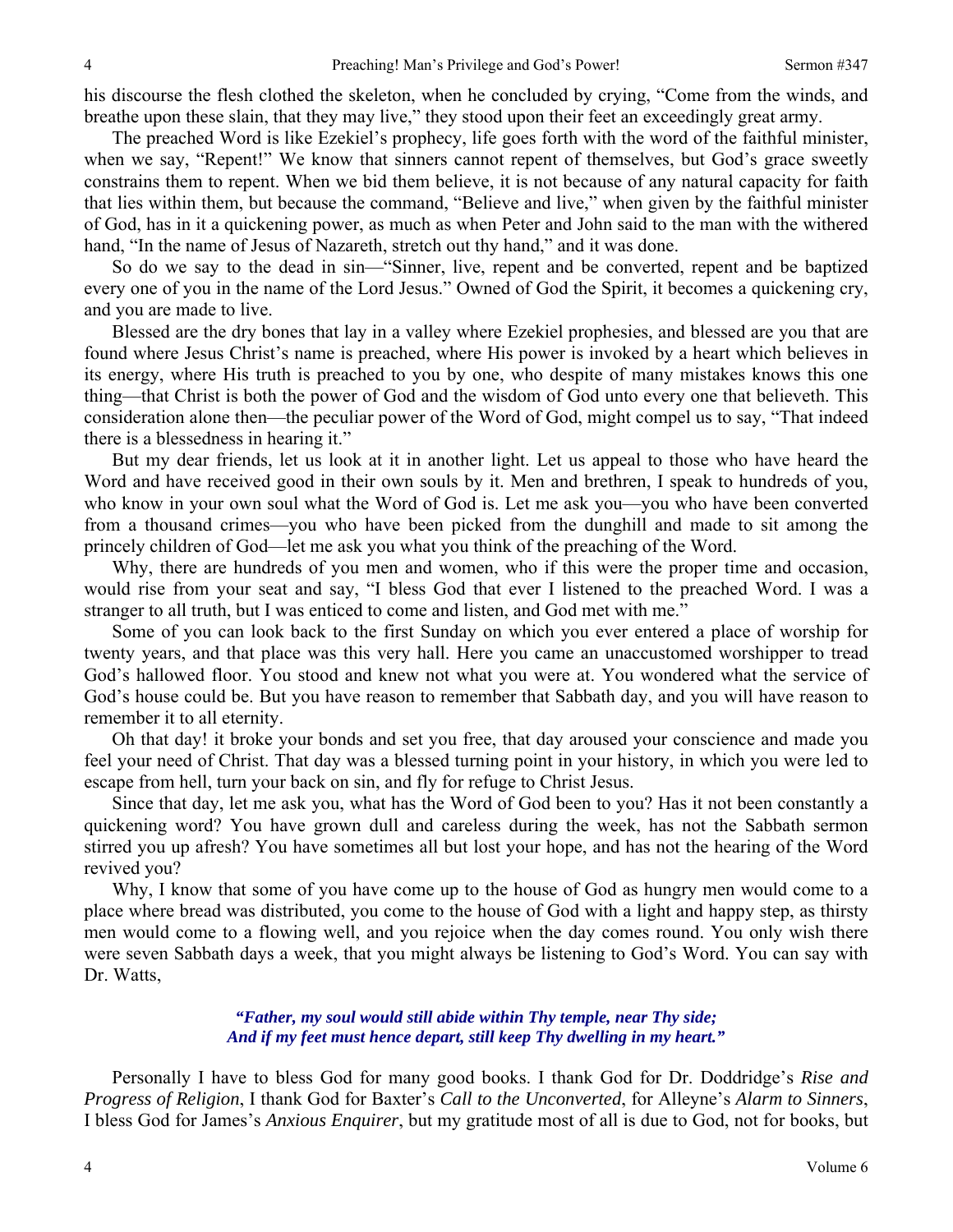for the living Word—and that too addressed to me by a poor uneducated man, a man who had never received any training for the ministry, and probably will never be heard of in this life, a man engaged in business, no doubt of a menial kind during the week, but who had just enough of grace to say on the Sabbath, "Look unto me and be ye saved all ye ends of the earth."

The books were good, but the man was better. The revealed Word awakened me, it was the living Word which saved me, and I must always attach peculiar value to the *hearing of* the truth, for by it I received the joy and peace in which my soul delights.

But further, my dear hearers, the value of the Word preached and heard may be estimated by the opinions which the lost have of it now. Hearken to one man, it is not a dream nor a picture of my imagination which I now present to you, it is one of Jesus Christ's own graphic descriptions.

There lies a man in hell who has heard Moses and the prophets. His time is passed, he can hear them no more. But so great is the value he attaches to the preached Word, that he says, "Father Abraham, send Lazarus, for I have five brethren, let him testify unto them, lest they also come into this place of torment." He felt that if Lazarus could speak—speak personally his own personal testimony to the truth, that peradventure they might be saved.

Oh! what would the damned in hell give for a sermon could they but listen once more to the churchgoing bell and go up to the sanctuary! Ah, my brethren, they would consent, if it were possible, to bear ten thousand years of hell's torments, if they might but once more have the Word preached to them!

Ah! if I had a congregation such as that would be, of men who have tasted the wrath of God, of men who know what an awful thing it is to fall into the hands of an angry God, oh, how would they lean forward to catch every word, with what deep attention would they all regard the preacher, each one saying, "Is there a hope for me? May I not escape from the place of doom? Good God! may this fire not be quenched and I be plucked as a brand from the burning?"

Value then, I pray you, the privilege while you have it now. We are always foolish, and we never value mercy till we lose it. But I do conjure you cast aside this folly, value while it is called today, value that which once lost will seem to us to be priceless beyond all conception—estimated then at its true worth, invaluable, and precious beyond a miser's dream.

Let me again ask you to value it in a brighter light—by the estimation of the saints before the throne. You glorified ones, what think you of the preaching of the Word? Hark to them! Will they not sing it forth—"Faith came to us by hearing, and hearing by the Word of God. It was by it that we were led to confess our sins, by it we were led to wash our robes and make them white in the blood of the Lamb"?

I am sure they before the throne think not lightly of God's ministers. They would not speak with cold language of the truth of the Gospel which is preached in your ears. No, in their eternal hallelujahs they bless the Lord who sent the Gospel to them, as they sing—"Unto him that loved us and washed us from our sins in his blood, unto him be glory for ever and ever." Value, then, the preaching of the Word, and count yourselves happy that you are allowed to listen to it.

**II.** My second head deals more closely with the text, and I hope it will likewise appeal more closely to our consciences—THE RESPONSIBILITIES OF THE HEARER OF THE WORD.

Herod, you will perceive, went as far as very many of us, perhaps farther than some, and yet was lost. Our responsibilities concerning the Word do not end with hearing it. Herod heard it, but hearing is not enough. You may sit for fifty years in the sanctuary of God hearing the Gospel, and be rather the worse than the better for all you have heard, if it end in hearing. It is not the Word entering into one ear, and coming forth out of the other ear which converts the soul, but it is the echoing of the Word down into the very heart, and the abiding of the truth in the conscience.

I know there are very many who think they have fulfilled all their religion when they go to their church or chapel. Let us not deceive you in this thing. Your church-going, and your chapel-going, though they give you great privileges, yet involve the most solemn responsibilities. Instead of being in themselves saving, they may be damning to you unless you avail yourselves of the privileges presented to you by them. I doubt not that hell is crammed with church and chapel goers, and that there are whole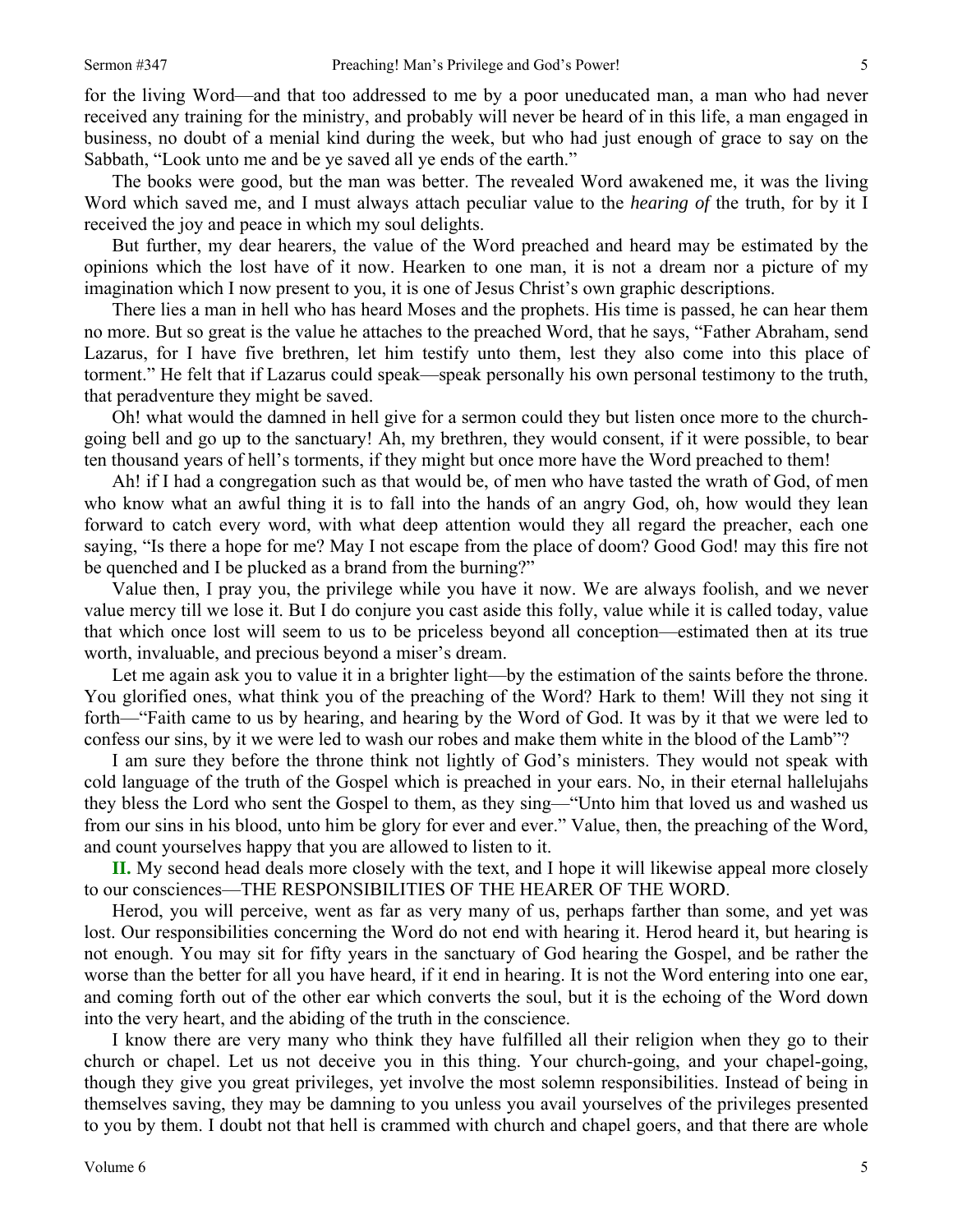wards in that infernal prison house that are filled with men who heard the Word, but who stopped there, who sat in their pews, but never fled to Christ, who listened to the call, but did not obey it.

"Yes," saith one, "but I do more than simply hear the Word, for I make choice of the most earnest preacher I can find." So did Herod and yet he perished. He was not a hearer of a man with a soft tongue, for John did not speak as one clothed in fine raiment. John was not a reed shaken with the wind, he was a prophet, "Yea, I say unto you, and more than a prophet," faithful in all His house, as a good servant of his God. There was never a more honest and faithful preacher than John.

And you too, may with care have selected the most excellent minister, not for his eloquence, but for his earnestness, not for his talent, but for his power of faith. And you may listen to him, and that too with attention, and after all may be a castaway.

The responsibilities involved in listening to such a man may be so weighty, that like a millstone about your neck, they may help to sink you lower than the lowest hell. Take heed to yourselves, that you rest not in the outward Word, however fitly spoken, or however attentively heard, but reach forward to something deeper and better.

"Yes," saith a third, "but I do not only hear the most earnest preacher, but I go out of my way to hear him. I have left my parish church, for instance, and I come walking five or six miles—I am willing to walk ten, or even twenty, if I can but hear a sermon—and I am not ashamed to mingle with the poor. I may have rank and position in life, but I am not ashamed to listen to the earnest preacher, though he should belong to the most despised of sects."

Yes, and Herod did the like, Herod was a king, and yet listened to the peasant prophet. Herod is clothed in purple, and yet listens to the Baptist in his shaggy garment. While Herod fared sumptuously every day, he who ate locusts and wild honey reproves him boldly to his face, and with all this, Herod was not saved.

So, sirs, you may walk many a mile to listen to the truth, and that year after year, but unless you go further than that, unless you obey the Word, unless it sinks deep into your inmost soul, you shall perish still—perish under the sound of the Word—the very Word of God becoming a death-knell to your soul, dreadfully tolling you down to deep destruction.

But I hear another object. "I, sir, not only take the trouble to hear, but I hear very gladly. I am delighted when I listen. I am not a captious, critical hearer, but I feel a pleasure in listening to God's Word. Is not that a blessed sign? Do you not think that I must be saved, if I rejoice to hear that good sound?"

No, my friend, no, it is a hopeful sign, but it is a very uncertain one, for is it not written in our text, that Herod heard the Word gladly? The smile might be on his face, or the tear in his eye while the Baptist denounced sin, there was a something in his conscience which made him feel glad that there was one honest man alive, that in a time of enormous corruption, there was one fearless soul that dared with unblanched cheek, to correct sin in high places.

He was like Henry the Eighth, who when Hugh Latimer presented him on New Year's Day with a napkin, on which was embroidered the words, "Whoremongers and adulterers God will judge," instead of casting the preacher into prison, he said, "He was glad there was one man who dared to tell him the truth." Yet Henry the Eighth died a monster of iniquity, as Herod had done before, and as alas you may too.

It has sometimes grieved my heart when I have heard stories of some of whom it is said, "Do you know of such-a-one, sir? He listens to you every Sabbath, and he stands up for you and defends you, but he is as bad a man as there is living." Oh sirs! I am glad you listen to me, I do hope that the hammer may yet break your hearts, but I do conjure you, give up your sins. Oh! for your own soul's sake, do not abide in your transgressions, for I warn you, if I have spoken faithfully to you, you cannot sin so cheaply as other men.

I have never prosed away to you, I have never been too polite to warn you of perdition, I speak to you in rough and earnest terms—I may claim that credit without egotism. If you perish, sirs, it will little

6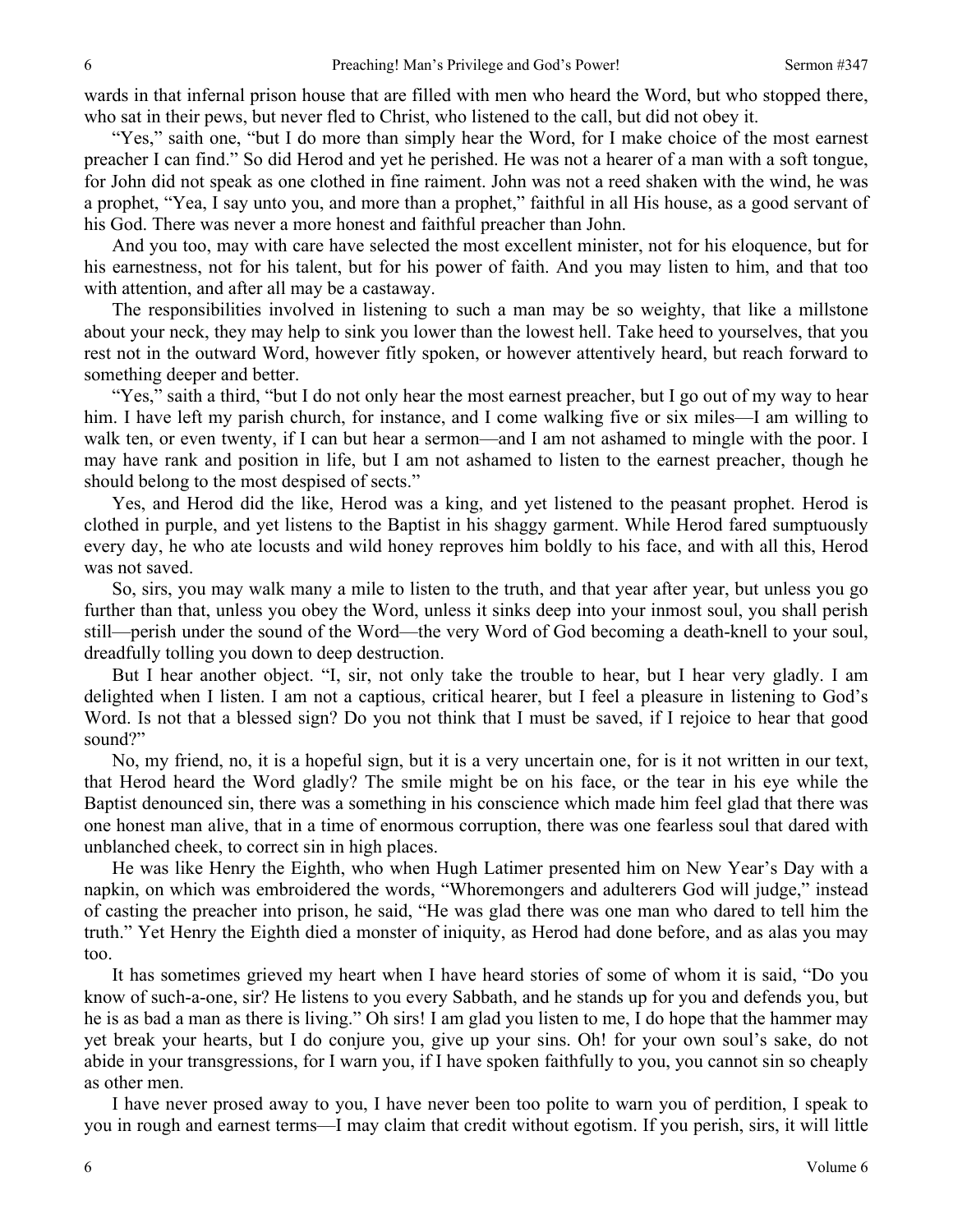boot you that you stood up in my defense, it will little serve you that you tried to screen the minister from slander and from calumny. I would have you think of yourselves, even though you thought less of me and my reputation. I would have you love yourselves, and so escape from hell, and fly to heaven while yet the gate of mercy stands on the jar, and the hour of mercy is not passed forever. Think not, I say, that hearing the Word gladly is enough, you may do so and yet be lost.

But more than that. "Ah," says one, "you have just anticipated what I was about to say. I not only listen gladly, but I respect the preacher. I would not hear a man say a word against him." It was so with Herod. "He observed John," it is said, "and he accounted him a just man and a holy," and yet though he honored the preacher, he was lost himself.

Ah! what multitudes go to our fashionable places of worship, and as they come out they say to one another, "What a noble sermon!" and then they go to their houses, and sit down and say, "What a fine turn he gave to that period! what a rich thought that was! what a sparkling metaphor!" And is it for this that we preach to you? Is your applause the breath of our nostrils? Do you think that God's ministers are sent into the world to tickle your ears and be unto you as one who plays a merry tune on a goodly instrument?

God knows I would sooner break stones on the road than be a preacher for oratory's sake. I would never stand here to play the hypocrite. No, it is your hearts we want, not your admiration. It is your espousal to Christ*,* and not your love to us. Oh that we could break your hearts, and awake your consciences, we would not mind what other results should follow. We should feel that we were accepted of God, if we were but felt with power to be God's servants in the hearts and thoughts of men. No, think not that to honor the preacher is enough. You may perish praising the minister in your dying moments.

Yet further. Someone may say, "I feel I am a better man through hearing the minister, and is not that a good sign?" Yes, it is a good sign, but it is not a sure one for all that. For Herod they said did many things. Look at the text. It is expressly said there, "He observed him, and when he heard him, he did many things." I should not wonder after that, that Herod became somewhat more merciful in his government, somewhat less exacting, a little more outwardly moral, and though he continued in his lasciviousness, yet he tried to cover it up with respectable excuses. "He did many things." That was going a very long way, but Herod was Herod still.

And you sirs, it may be, have been led to give up drunkenness, through the preaching of the Word, to shut up the shop that used to be opened on a Sunday. You cannot now swear, you would not now cheat. It is good, it is very good, but it is not enough. All this there may be, but yet the root of the matter may not be in you. To honor the Sabbath outwardly will not save you, unless you enter into the rest which remains for the people of God.

Merely to close the shop is not enough. The heart itself must be shut up against the love of sin. To cease blasphemy is not sufficient, though it is good, for there may be blasphemy in the heart, when there is none upon the tongue. "Except ye be converted and become as little children ye shall in nowise enter the kingdom of heaven." For "Except a man be born again he cannot see the kingdom of God." The Lord grant that you may not rest with outward cleansing, with moral purification, but strike deeper into the root, and soul, and marrow of these blessings, the change of your heart, the bringing of your soul into union with Christ.

One thing I must also remark about Herod, with the Greek text in view, "He did many things," will allow me to infer that he felt many doubts. As a good old commentator says, "John smote him so hard, that he could not help feeling it. He gave him such home blows that he could not but be bruised every now and then, and yet though his conscience was smitten, his heart was never renewed."

It is a pleasant sight to see men weep under the Word—to mark them tremble, but then we remember Felix. Felix trembled. But he said, "Go thy way for this time; when I have a more convenient season I will send for thee." Happy the minister who hears the people say, "Almost thou persuadest us to be Christians." But then, we remember Agrippa—we remember how he returns to his sins, and seeks not the Savior. We are glad if your consciences are awakened, we rejoice if you are made to doubt and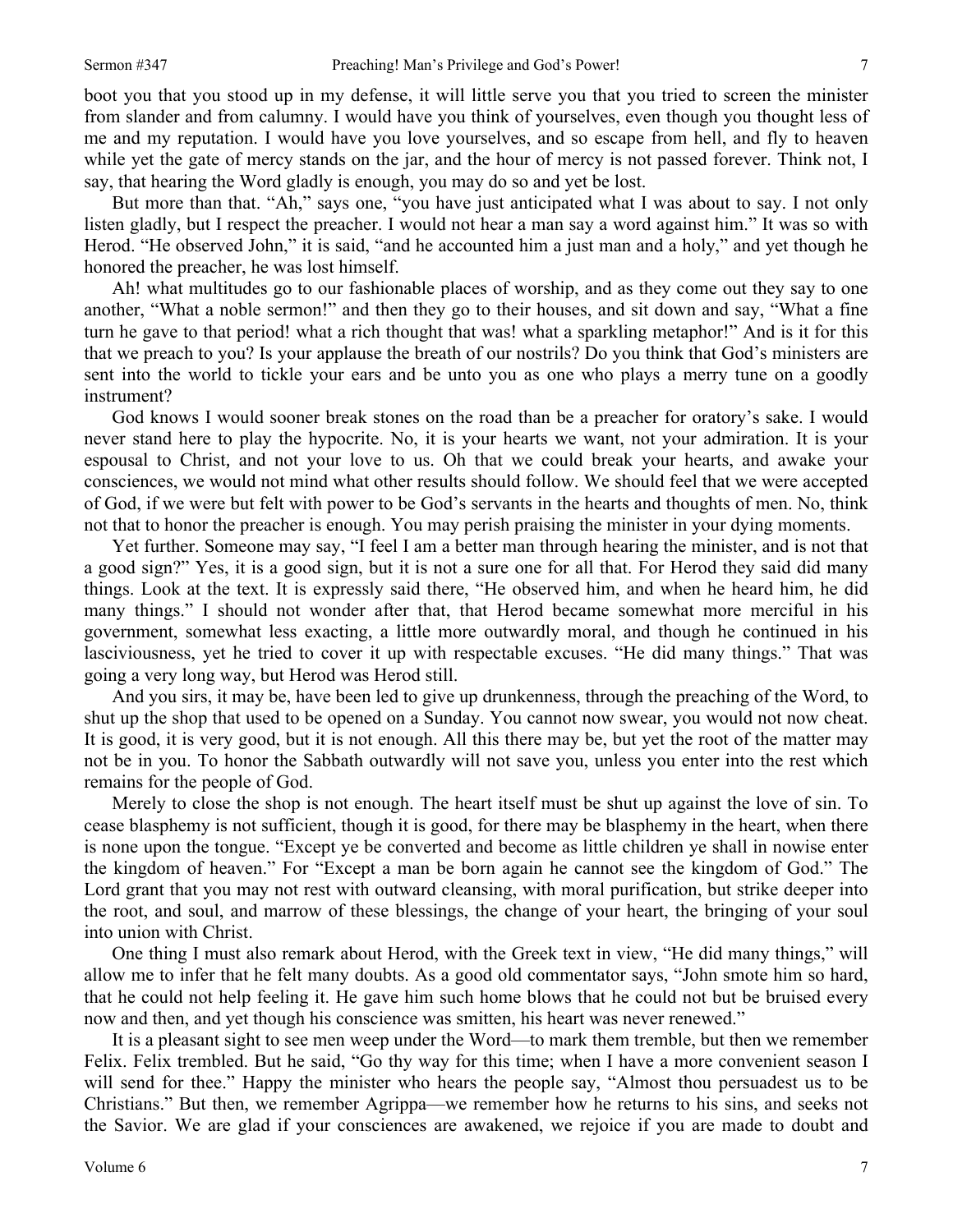question yourselves, but we mourn because your doubts are so transient, because your goodness is as the morning cloud, and as the early dew.

I have tracked some of you to your houses. I have known of some who after a solemn sermon, when they got home could scarcely eat their meal. They sit down, leaning their head on their hand. The wife is glad to think that her husband is in a hopeful state. He rises from his seat, he goes upstairs, he walks about the house, he says he is miserable. At last he comes down and sets his teeth together and says, "Well, if I am to be damned I shall be damned, if I am to be saved I shall be saved, and there's an end of it." Then he rouses himself, saying, "I cannot go to hear that man again, he is too hard with me. I must either give up my sins, or give up listening to the Word, the two things will not exist together."

Happy, I say, are we to see that man troubled, but our unhappiness is so much the greater when we see him shaking it off—the dog returning to his vomit, and the sow that was washed to her wallowing in the mire. O God, save us from this, let us never be men who spring up fairly, but wither away suddenly and disappoint all hope. O God, let us not be as Balaam, who prayed that his last end might be with the righteous, but returned to defy Israel, to provoke the Lord God, and to perish in the midst of his iniquity.

And now I hear many of you say, "Well, if all these things are not enough, what is it that is expected of the hearer of the Word?" Spirit of God! help us so to speak that the Word may come home to all!

Believer in Christ, if you would hear the Word to profit, you must hear it *obediently*. You must hear it as James and John did, when the Master said, "Follow me," and they left their nets and their boats and they followed Him. You must do the Word as well as hear it, yielding up your hearts to its sway, being willing to walk in the road which it maps, to follow the path which it lays before you.

Hearing it obediently, you must also hear it *personally* for yourselves, not for others, but for yourselves alone. You must be as Zacchaeus, who was in the sycamore tree, and the Master said, "Zacchaeus, make haste and come down, today I must abide in thy house." The Word will never bless you till it comes home directly to yourself.

You must be as Mary, who when the Master spoke to her she did not know His voice, till He said unto her, "Mary!" and she said, "Rabboni." There must be an individual hearing of the truth, and a reception of it for yourself in your own heart.

Then too, you must hear the truth *penitently*. You must be as that Mary, who when she listened to the Word, must needs go and wash the feet of Jesus with her tears, and wipe them with the hairs of her head. There must be tears for your many sins, a true confession of your guilt before God.

But above all you must hear it *believingly*. The Word must not be unto you as mere sound, but as a matter of fact. You must be as Lydia, whose heart the Lord opened, or as the trembling jailer, who believed on the Lord Jesus with all his house and was baptized forthwith. You must be as the thief, who could pray, "Lord, remember me," and who could believe the precious promise given, "Today shalt thou be with me in Paradise." God give us grace so to listen, and then shall our responsibilities under the Word be cleared up, receiving the power of the Word into our conscience, with demonstration of the Holy Spirit, and fruits agreeable to our profession.

**III.** Now to conclude. I want your serious attention to THE NEEDFUL ACCOMPANIMENTS OF HEARING THE WORD.

There are many men who get blessed by the Word through God's sovereign grace without any of the accompaniments of which I am now about to speak. We have connected with us, as a church, a brother in Christ, who came into this place of worship with his gin bottle in his pocket one night. A chance hit of mine—as some would have thought it, when I pointed to the man and told him of it, not knowing aught but that the feeling that I was moved thereunto—was the man's first awakening. That man came without any preparation, and God blessed the Word.

Numerous have been the instances, which those who have not proved them deem utterly incredible, in which persons have absolutely come to me after a sermon, and begged me not to tell anybody about them, being firmly persuaded from what I said that I knew their private history, whereas I knew no more about them than a stranger in the market. But the Word of God will find men out. Preach the Gospel and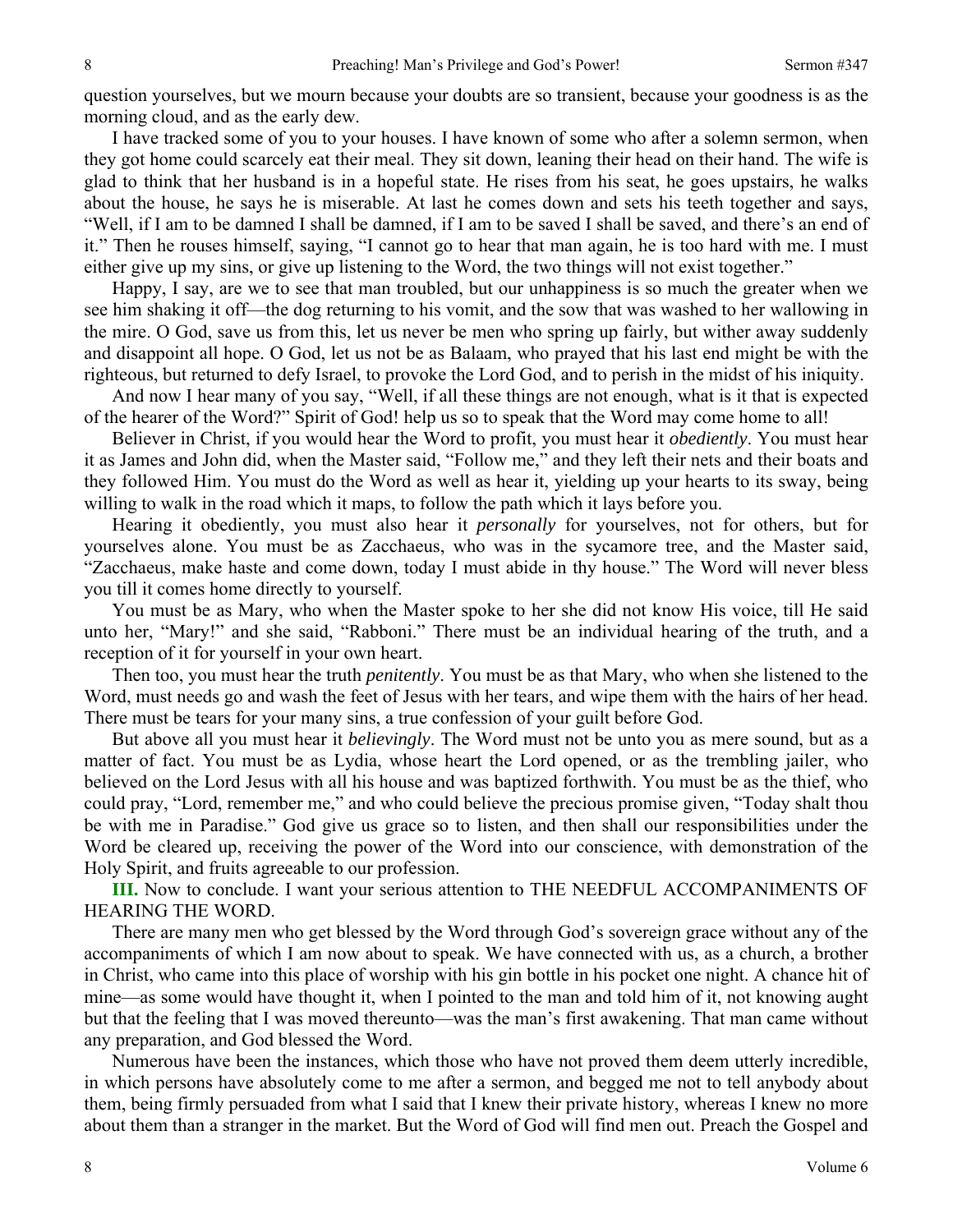it will always find the man out and tell him all his secrets, carrying the lamp of the Lord into the hidden recesses of the heart.

But to you as a mass I speak this. If you will be blessed under the Word, I would that you would pray before you come here. You sometimes hear of preparation for the Lord's supper—I am sure if the Word is to be blessed, there ought to be a preparation for hearing it. Do you, when you come up to this house, pray to God before you come, "Lord, give the minister words, help him to speak to me today, Lord, save me today, may the Word today be a quickening word to my poor soul"?

Ah! my friends, you would never go without the blessing, if you come up prayerfully looking for it, having asked it of God. Then after prayer, if you would be blessed under the Word, there should be an expectation of being blessed. It is wonderful the difference between the same sermon preached in different places, and I do not doubt that the same words uttered by different men would have different effects. With some men the hearers expect they will say something worth hearing, they listen, and the man does say something worth hearing, another man might say just the same, nobody receives it as other than common-place.

Now if you can come up to the house of God expecting that there will be something for you, you will have it. We always get what we angle for. If we come up to find fault, there always will be faults to find. If we come up to get good, good will be gotten. God will send no man away empty, he shall have what he came for. If he came merely for curiosity, he shall have his curiosity gratified, if he came for good, he shall not be disappointed. We may be disappointed at man's door, we never were at God's. Man may send us away empty, but God never will. Then while listening to the Word with expectation, it will naturally come to pass that you will listen with deep attention.

A young boy who had been awakened to a sense of sin, was remarked to be exceedingly attentive to sermons, and when asked why it was, he said, "Because I do not know which part of the sermon may be blessed to me, but I know that whichever it is, the devil will do his utmost to take my attention off then for fear I should be blessed," so he would listen to the whole of it, lest by any means the Word of life should be let slip. So do you, and you will certainly be in the way of being blessed by the Word.

Next to that, all through the sermon be appropriating it, saying to yourselves, "Does that belong to me?" If it be a promise, say, "Is that mine?" If it be a threatening, do not cover yourselves with the shield of hard-heartedness, but say, "If that threatening belongs to me, let it have its full force on me." Sit under the sermon with your breasts open to the Word, be ready to let the arrow come in.

Above all, this will be of no avail unless you hear with faith. Now faith cometh by hearing. There must be faith mingled with the hearing. But you say, "What is faith? Is faith to believe that Christ died for me?" No, it is not. The Arminian says that faith is to believe that Christ died for you. He teaches in the first place that Christ died for everybody, therefore, he says, He died for you, of course He died for everybody, and if He died for everybody He must have died for you. That is not faith at all.

I hold, on the other hand, that Christ died for believers, that He died for no man that will be lost, that all He died for will be saved, that His intention cannot be frustrated in any man, that if He died to save any man, that man will be saved. Your question today is not whether Christ died for you or not, but it is this—the Scripture says, "Believe on the Lord Jesus Christ and thou shalt be saved.''

And what is it to believe? To believe is to trust, it is the same word, though believe is not so plain a word as trust. To trust Christ is to believe. I feel I cannot save myself, that all my doings and feelings cannot save me, I trust Christ to save me. That is faith, and the moment I trust Christ, I then know that Christ died for me, for they who trust Him, He has surely died to save, so surely died to save them that He will save them, so finished His work that He will never lose them, according to His own Word—"I give unto my sheep eternal life, and they shall never perish, neither shall any pluck them out of my hand."

"But may I trust it?" says one. *May!* You are *commanded* to do it. "But I dare not." What! dare not do what God bids you! Rather say—"I dare not live without Christ, I dare not disobey." God has said— "This is the commandment, that ye believe on the Lord Jesus Christ whom he hath sent." This is the